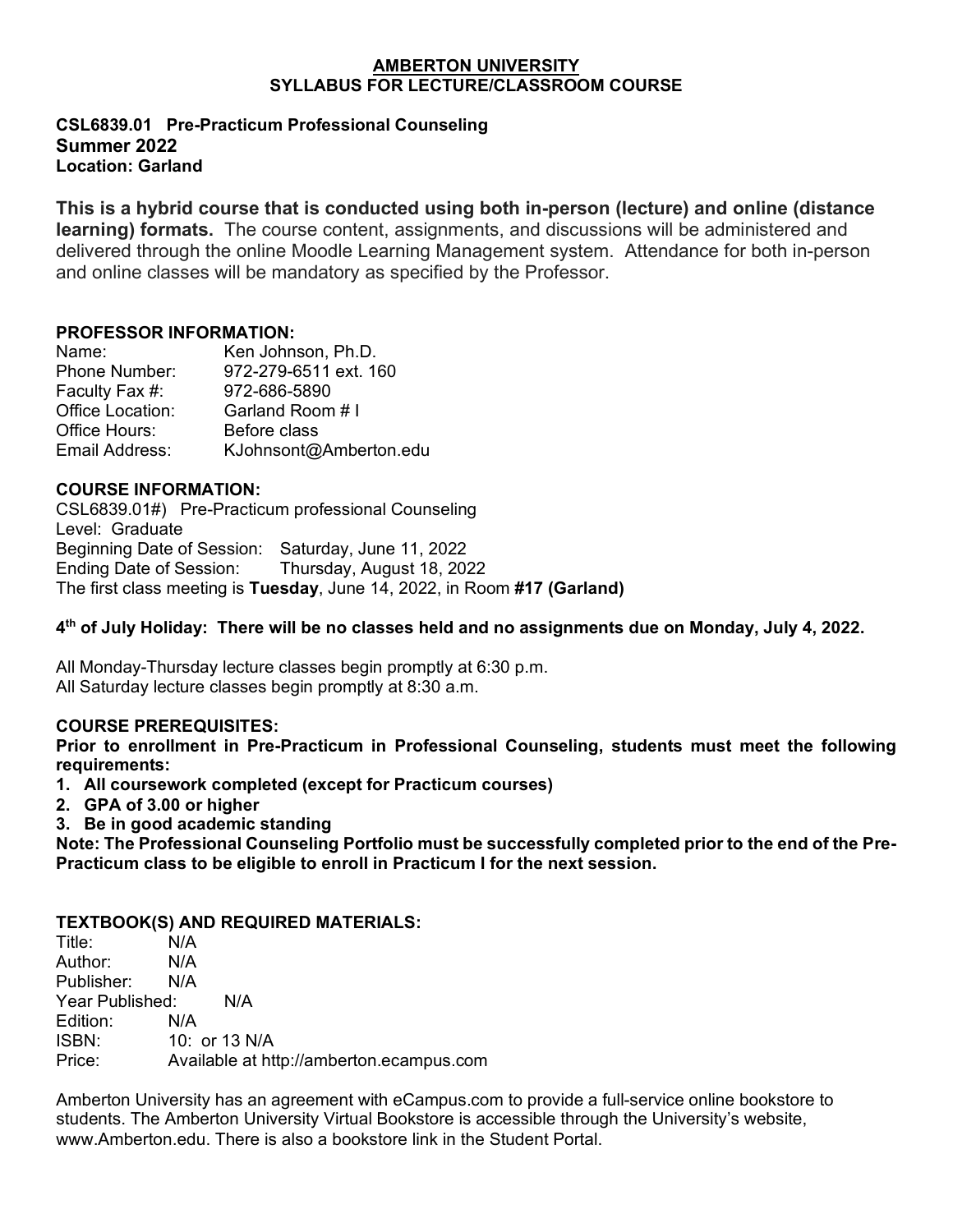The AU Virtual Bookstore provides an easy to use interface, online buyback of books, and same day shipment of most titles with an average delivery time of 2-3 days depending on the student's location. Textbook options include new, used, rental, and electronic media as available.

Since no books are sold on campus, students should plan accordingly and purchase their books in advance of the first day of class, allowing time for shipping. Be certain you are enrolled in the course before purchasing your book(s). All textbook information (Title, Author, ISBN, etc.) is available in course syllabi so students can shop competitively. Most textbooks can be purchased from many different textbook vendors. Some textbooks may only be available on the University's Virtual Bookstore. Students should be careful to obtain the exact resource(s) required for the course.

# **LINKS TO COUNSELING HANDBOOKS**

**MA in Professional Counseling** <https://www.amberton.edu/media/Files/2020-2021%20Professional%20Counseling%20Handbook.pdf> **MA in Marriage and Family Therapy** [https://www.amberton.edu/media/Files/2020-2021\\_MFT\\_Handbook.pdf](https://www.amberton.edu/media/Files/2020-2021_MFT_Handbook.pdf) **MA in School Counseling** <https://www.amberton.edu/media/Files/2021-2022%20School%20Counselor%20Handbook.pdf>

## **APA Requirement**

APA (American Psychological Association) style is most commonly used to cite sources within the social sciences. This resource, revised according to the  $7<sup>th</sup>$  edition, offers examples for the general format of APA research papers, in-text citations, endnotes/footnotes, and the reference page. For more information, please consult the *Publication Manual of the American Psychological Association*, (7th ed.). All coursework at Amberton University will comply with the standards contained in the APA Publication Manual.

## **COURSE COMPETENCIES:**

The following represents the course competencies for this class. Competencies are equivalent for all lecture and distance learning courses. Following each competency is the assignment used to gain mastery of this area of study.

This course is a stand-alone course and cannot be taken simultaneously with any other courses. This course provides an assessment of one's learning in the field of professional counseling. Students complete homework, lead classroom discussions and examine topics designed to prepare them for entrance into the Practicum stage of their preparation. Students prepare for Practicums I and II by completing activities such as making application for Practicum, completing a simulated interview, and developing a thorough case study.

# **UPON COMPLETION OF THE COURSE, THE STUDENT WILL BE COMPETENT IN:**

| $1_{-}$ | Developing a counselor portfolio to document and link academic learning with future plans and goal             |
|---------|----------------------------------------------------------------------------------------------------------------|
|         | setting.                                                                                                       |
| 2.      | Organizing one's schedule to follow a specific guide and timetable for Practicum.                              |
|         | 3. Contributing to group learning of counseling competencies by developing and presenting a thorough case      |
|         | study.                                                                                                         |
| 4.      | Developing solutions to selected counseling problems across a variety of counseling settings.                  |
| 5.      | Applying critical thinking skills to the critique of counseling approaches to specific cases with individuals, |
|         | families, groups, or organizations.                                                                            |
| 6.      | Writing a paper assessing counseling techniques and describing one's theoretical counseling orientation.       |
| 7.      | Analyzing the conceptual frameworks and treatment objectives of selected vignettes of others' work.            |
| 8.      | Evaluating and demonstrating the appropriate use of techniques associated with selected alternative and        |
|         | emerging therapies.                                                                                            |
| 9.      | Explaining the implications of emerging standards that are being advanced by the Texas or other State          |
|         | Boards of Licensure for Professional Counseling, the American Counseling Association, and the Texas            |
|         | Counseling Association.                                                                                        |
|         | $\overline{A}$                                                                                                 |

10. Demonstrating skills of referral, advocacy, and triage in crisis intervention cases.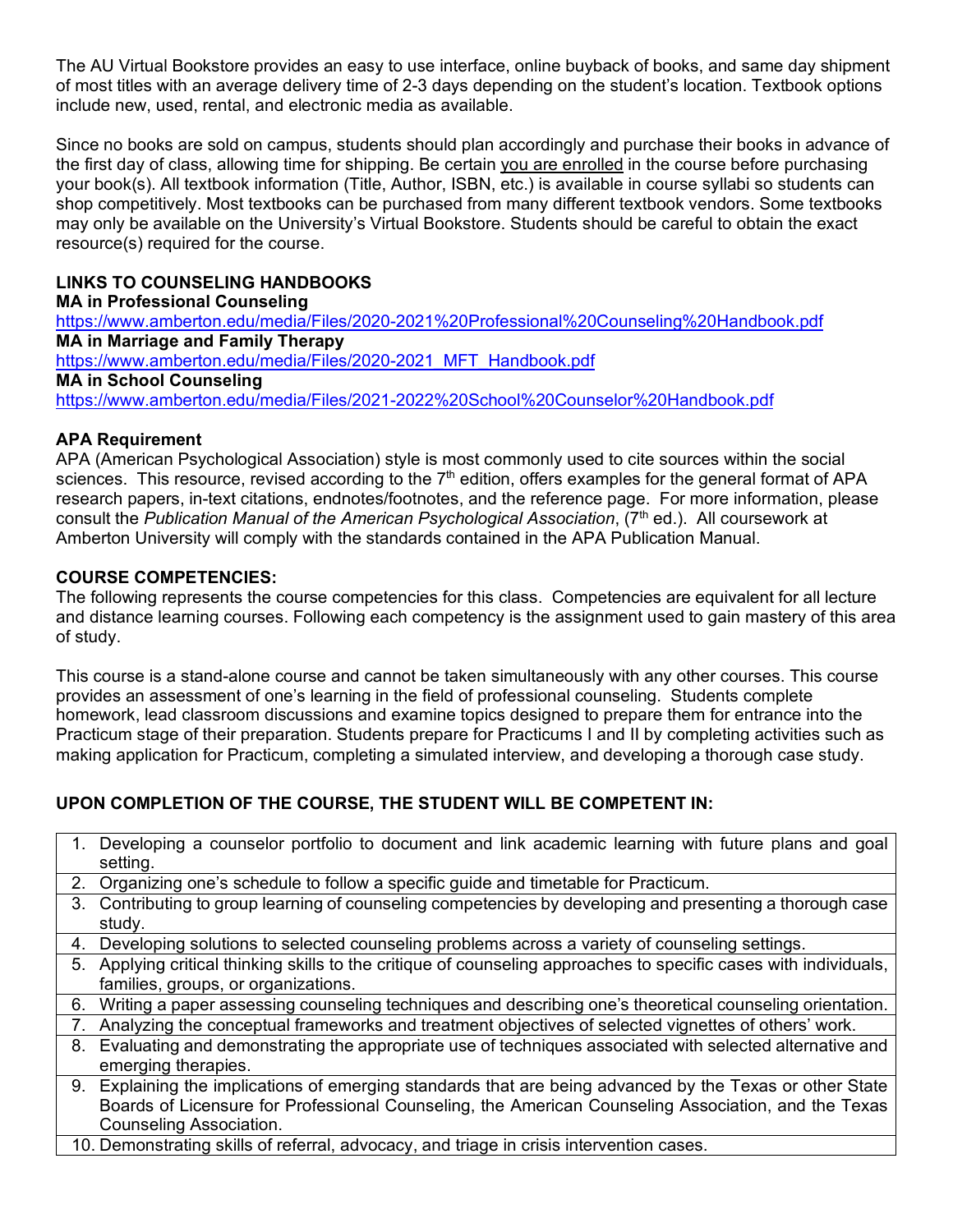- 11. Developing and analyzing one's personal philosophy of counseling.
- 12. Evaluating and understanding the emerging role of technology-based counseling.
- 13. Demonstrating readiness for Practicum I by completing the official Amberton Practicum Application Packet.
- 14. Applying critical thinking skills in developing a framework for counseling diverse client populations.
- 15. Selecting and demonstrating techniques of a chosen counseling theory.
- 16. Assessing for difficulties in the areas of addictive behavior, depression, anxiety, suicidality, homicidal and violent behavior.
- 17. Demonstrating the ability to apply methods and models to professional counseling situations.

### **COURSE POLICIES:**

Assignments: All assignments MUST be submitted in APA format and by the due date.

### *Student's Responsibilities*

This syllabus contains information, policies, and procedures for a specific course. By enrolling, the student agrees to read, understand, and abide by the policies, rules, regulations, and ethical standards of Amberton University as contained in the current university catalog and schedule of classes.

### *Attendance Policy:*

Regular and punctual class attendance and engagement is expected at Amberton University. In case of an absence, it is the student's responsibility to contact the professor as soon as possible. If a student intends on withdrawing from a course, it is the student's responsibility to follow the university's policy on formally withdrawing from a course. **Ceasing to attend classes does not constitute an official withdrawal.**

Attendance in a lecture course is defined as punctual arrival to, and engagement in, a full lecture session. Attendance in a distance learning course is defined as active participation in the weekly online class sessions. "Active participation" can be defined as: submitting an academic assignment, taking an exam, engaging in an interactive tutorial, participating in an online discussion forum (or chat session), or initiating (or responding to) a communication with a faculty member about an academic assignment or the subject matter of the course. A student not meeting these requirements may be dropped at the discretion of Amberton University.

### *Plagiarism Policy*

Plagiarism is the presentation of someone else's work as though it were your own. If you use another person's words, ideas, or information; or if you use material from an outside source – whether a book, magazine, newspaper, business publication, broadcast, speech, or electronic media – you must acknowledge that source. Plagiarism is a violation of the University's code of student ethical conduct and is one that is taken seriously. Amberton University operates on an honor system; therefore**,** honesty and integrity are essential characteristics of all who are associated with the institution. All Amberton students are expected to abide by the honor system and maintain academic integrity in all their work. Amberton University and its instructors monitor student work for plagiarism and reserve the right to submit such work to technology-based plagiarism detection services and applications at any time.

Students agree that by taking this course, all required assignments may be subject to submission for a textual similarity review to Turnitin.com for the detection of plagiarism. All submitted papers will be included as source documents in the Turnitin.com reference database solely for the purpose of detecting plagiarism in future papers. Use of Turnitin.com service is subject to the Usage Policy posted on the Turnitin.com website.

Turnitin is a writing improvement and plagiarism prevention tool which uses special algorithms, to compare text-based student submissions to the Turnitin database and other online sources. Turnitin produces a detailed **similarity report** that can be customized and viewed by instructors and students.

Turnitin "Draft Coach" is a Google based add-on to Turnitin which supports students in developing high-quality academic writing; and serves as an integrity coach. Draft Coach, helps address errors and improve the quality of student's writing by highlighting grammar mistakes, identifying incorrectly cited sources, and scanning for similarity across several databases. By providing formative feedback on how to address citation issues, incorrect grammar, and matches with the Turnitin database, Draft Coach provides explanations to help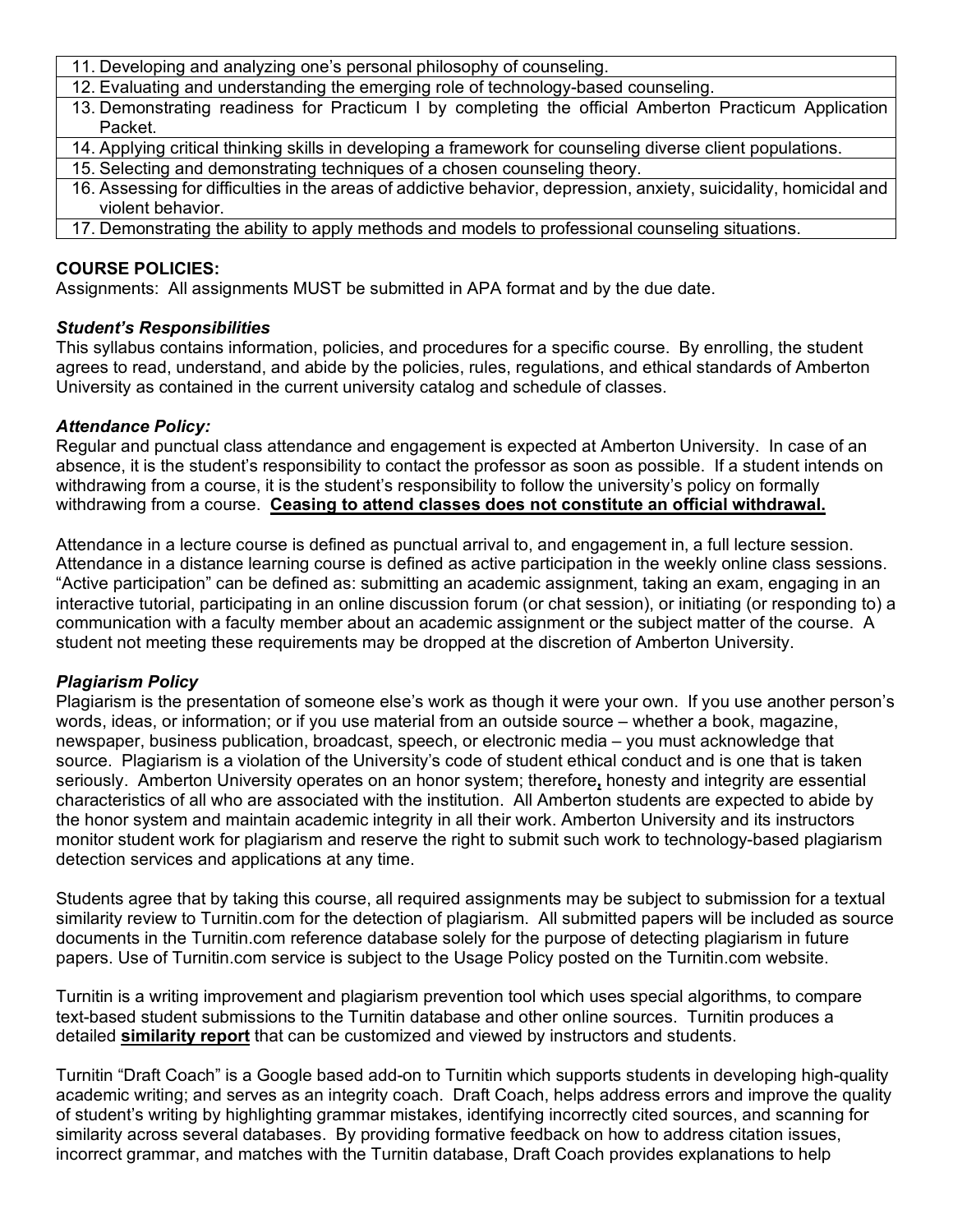students become more confident writers, capable of producing higher quality work both in academics and in the workplace.

## **COURSE DELIVERY METHODOLOGY:**

This course is offered as a Lecture/Classroom course. This course requires that students meet a designated time in the classroom.

#### **COURSE OUTLINE AND CALENDAR:**

| Week              | <b>Topic</b>                                    | Assignment                                                               | Competencies<br>Covered | Due Date                  |
|-------------------|-------------------------------------------------|--------------------------------------------------------------------------|-------------------------|---------------------------|
| Week 1            | Introduction &<br>overview                      | Counseling<br>Portfolios<br>Campus                                       | 1,3,12                  | Tuesday, June 14,<br>2022 |
| Week <sub>2</sub> | Portfolios;<br>Practicum<br>applications        | Work on portfolios<br>& practicum<br>applications<br>Zoom Meeting        | 9,10                    | Tuesday, June 21,<br>2022 |
| Week 3            | Portfolios &<br>practicum<br>applications       | Portfolios &<br>practicum<br>applications<br>Zoom Meetings               | 2,3                     | Tuesday, June 28,<br>2022 |
| Week 4            | Counseling<br>Portfolios                        | Discuss portfolios<br>Zoom Meeting                                       | 2,3                     | Tuesday, July 5,<br>2022  |
| Week 5            | Portfolios                                      | <b>Final instructions</b><br>for portfolios<br>Zoom Meeting              | N/A                     | Tuesday, July 12,<br>2022 |
| Week 6            | Portfolios Due on<br>Tuesday, 7/19/22           | Submit portfolios<br>Zoom Meeting                                        | N/A                     | Tuesday, 7/19/22          |
| Week 7            | Portfolio results;<br>Practicum<br>applications | Preparation for site<br>interviews<br>Zoom Meeting                       | 3,6                     | Tuesday, 7/26/22          |
| Week 8            | Practicum<br>applications                       | Work on site<br>interviews;<br>Practicum<br>applications<br>Zoom Meeting | 3,6,13                  | Tuesday, 8/2/22           |
| Week 9            | Practicum site<br>selection                     | <b>Practicum sites</b><br>Campus                                         | 1,17                    | Tuesday, 8/9/22           |
| Week 10           | Rap-up                                          | End of session<br>review                                                 | N/A                     | Tuesday, 8/16/22          |

#### **GRADING CRITERIA:**

Grading Scale – Final grades will be based on passing or failing the counseling portfolio (100%) of final grade. Counseling Portfolio – 100% of final grade.

Graduate

 $92 - 100$  A  $82 - 91$  B  $72 - 81$  C<br>62 – 71 D  $62 - 71$  D<br>Below 62 F Below 62

**GRADE NOTIFICATION AND INSTRUCTOR FEEDBACK:**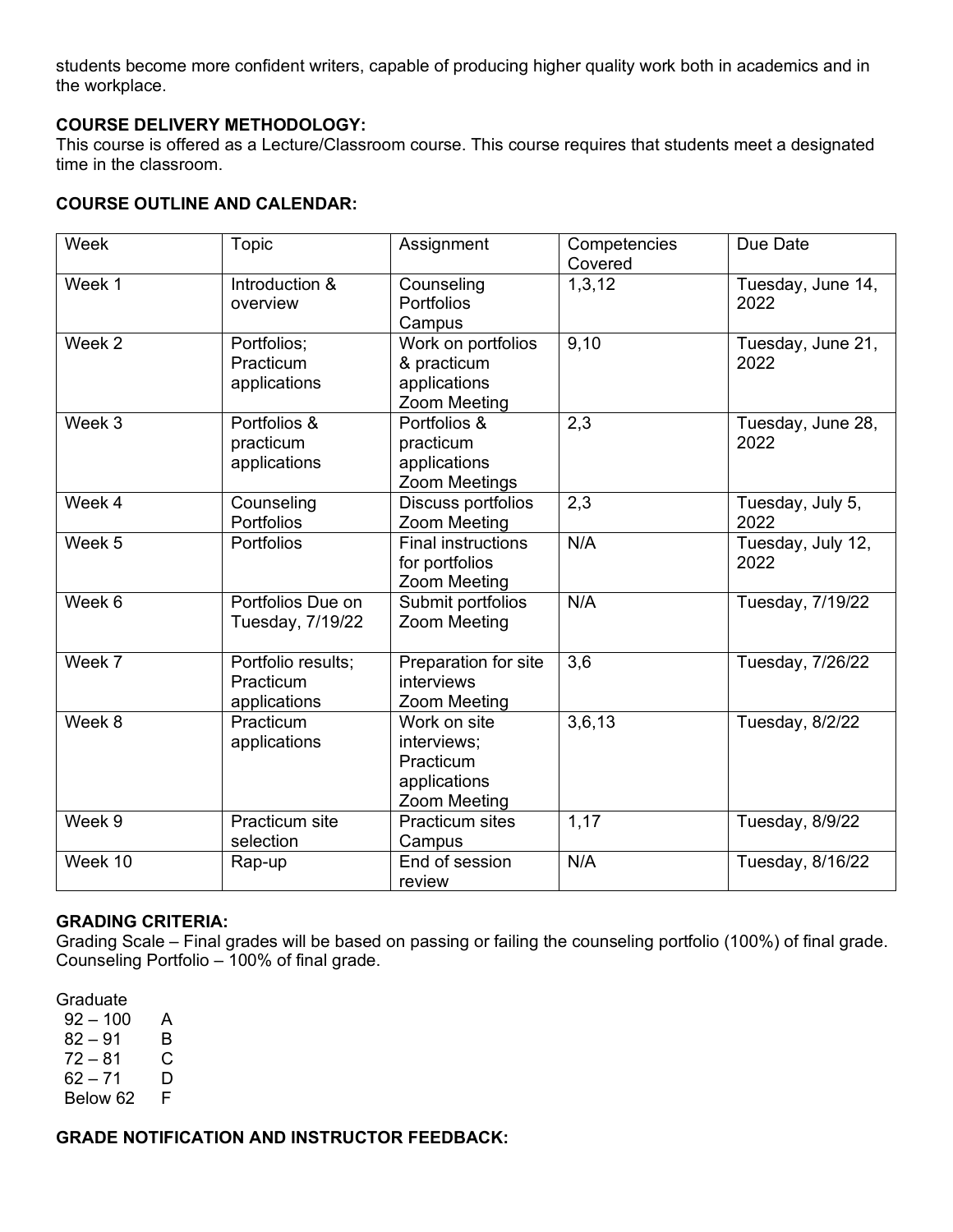Each assignment/exam submitted will be reviewed, graded, and return to the student in a timely manner, along with appropriate commentary.

Final grades are processed approximately one week after the last day of the session and may be located in the My Grades section of the online registration portal as well as being emailed to the student's Amberton University email. Amberton University staff will not release grades over the phone. University instructors will not leave a message with comments or grades in any type of media that is not secure.

For questions regarding grades after the semester has ended, students should use their email account and contact the instructor at the faculty email address as provided above in *Professor Information* area.

#### *Incomplete Grades*

An "I" (incomplete grade) is given at the discretion of the professor and may be given only when an emergency or illness prevents the student from completing course requirements. Should an "I" be granted, the student has 30 days from the end of the session to complete the conditions of the incomplete. An "I" which is not properly removed within 30 days following the session enrolled will become an "F" grade.

#### *How to Withdraw from a Course*

To be official, the class withdrawal must be in writing and signed by the student requesting the withdrawal; no withdrawal is accepted verbally. Please review the "Schedule of Classes" (online or in-print) for procedures for class changes or withdrawals and the refund policy and schedule.

#### **COURSE COMMUNICATIONS:**

This course is offered as a lecture course; however, several technological options are available to faculty and students that can enhance communication both during the session and after the session has ended. The **Student Portal** is the gateway to email, Remote Research, General Tools, and Electronic Instructor Folders (FTP). The Student Portal may be accessed through a link on the University's website, http://www.Amberton.edu, or at http://apps.Amberton.edu.

After selecting the "Student Portal" link, you will be prompted for a Username and Password. Use your assigned **username and password** (AUID) as described below:

**Username** = your capitalized firstname **initial**+lastname+last 3 digits of your SSN.

\* Use your name exactly as it is listed on the University's records, including any suffixes or hyphenations, such as Jr, Sr, or II, as a part of your username.

For example: James Jones, Jr. SSN: 123-45-6789 Username: JJonesJr789

### **Password** = your Amberton University ID# (AUID) **including the dashes**

For example: 04-999-999

Once your login has been validated, you may select from a variety of menu options, including online course materials, email access, Remote Research, General Tools, all Syllabi, Research Tutorials and Electronic Instructor Folders (FTP).

#### **Email Communication**

Each student enrolled is assigned an Amberton email account, which gives the student access to the Amberton email system (my.Amberton.edu). This email account is provided by Google Apps for Education. Students are encouraged to check their email regularly for university news, notices, and to communicate with instructors.

The student's assigned email address would be Username@my.Amberton.edu

Example: LJones-Smith789@my.Amberton.edu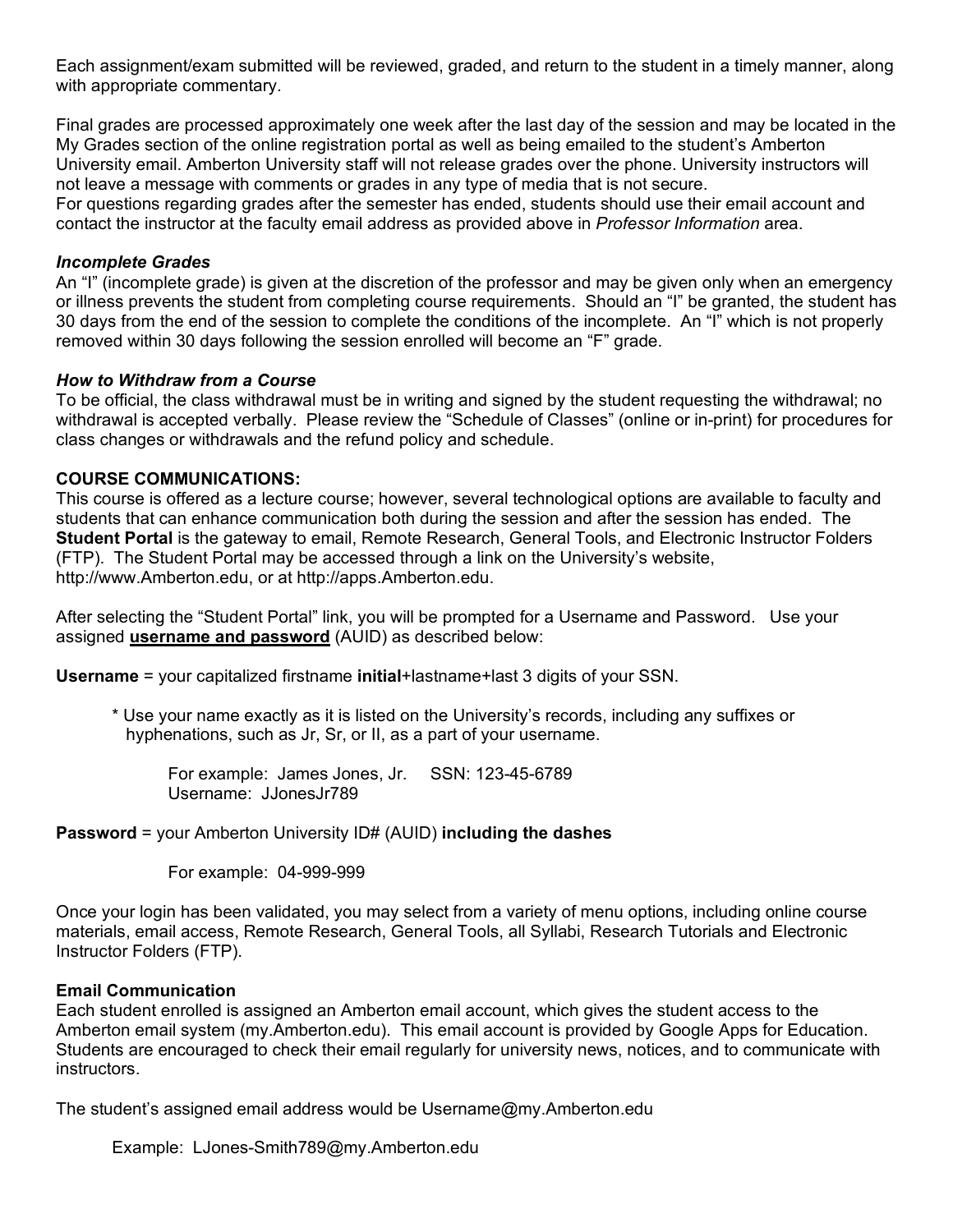The student Username is determined by:

firstname initial+lastname+last 3 digits of student ssn.

For example: Linda Jones-Smith SSN: 123-45-6789

Email Address = LJones-Smith789@my.Amberton.edu

Students will be prompted for a Username and Password when accessing their email account. Use the Username portion of the email address as the username (Example: LJones-Smith789) and your Amberton ID# (including the dashes) as the password.

If you already have a Google gmail account, you might be prompted to add this account to your current settings. Click 'Yes' and you will be logged into your my.Amberton.edu email account. It will be a separate email account from your personal gmail account.

If you need assistance with your email account, please visit https://support.google.com/mail

### *The Amberton University Moodle Website*

Students enrolled in this course will also be using the Moodle Learning Platform, with access available through the Student Portal or by going to: http://moodle.Amberton.edu

For those utilizing Moodle for the first time, the **username and password** for the Moodle Learning Platform will be emailed to the student's email account prior to the start of the course. For those returning to Moodle who do not remember their username and password, click on the link "*Forgotten your username or password*" available on the Moodle log in page (http://moodle.Amberton.edu). Otherwise use the same username and password as previous session.

#### **Moodle Tutorial:**

Upon successful log in and access to the Moodle learning platform, there is a *Student Moodle Tutorials* course available, to learn about the basics of Moodle. Simply click on the link for the *Student Moodle Tutorials* and read through the various learning topics: Navigating; Communicating; Assignments & Exams; Grades; and Student Resources.

#### **COURSE EVALUATION:**

Each session, all Amberton students are requested to evaluate their courses. The evaluation process is an important one and provides students with an anonymous and confidential way to give meaningful feedback to the University. Summary information and comments are provided to faculty after the close of the session. Students' identities are not disclosed.

Students will be notified through the Amberton email system of the Course Evaluation procedures. Usually, the evaluations take place in class during week 9 of the session. Please take advantage of this opportunity and participate in the evaluation process.

### **RESEARCH RESOURCES:**

The library provides access to full-text, and peer reviewed articles, and digital research tools. Students can search Library holdings through the online catalog and databases search engines available on the library website or browse the physical library space and holdings located at the Garland campus.

Research items not contained in the Amberton Library collection can be located through interlibrary Loan (ILL) or through the TexShare program with the help of the library staff. Students with questions about available services, resources, or research, may contact the library via email at [Library@amberton.edu.](mailto:Library@amberton.edu)

### **RESEARCH ACCESS:**

Databases can only be accessed by authorized users, and students at Amberton must enter their Amberton ID credentials-same as Moodle login-to gain access when off-campus. Use an Amberton website, such as the